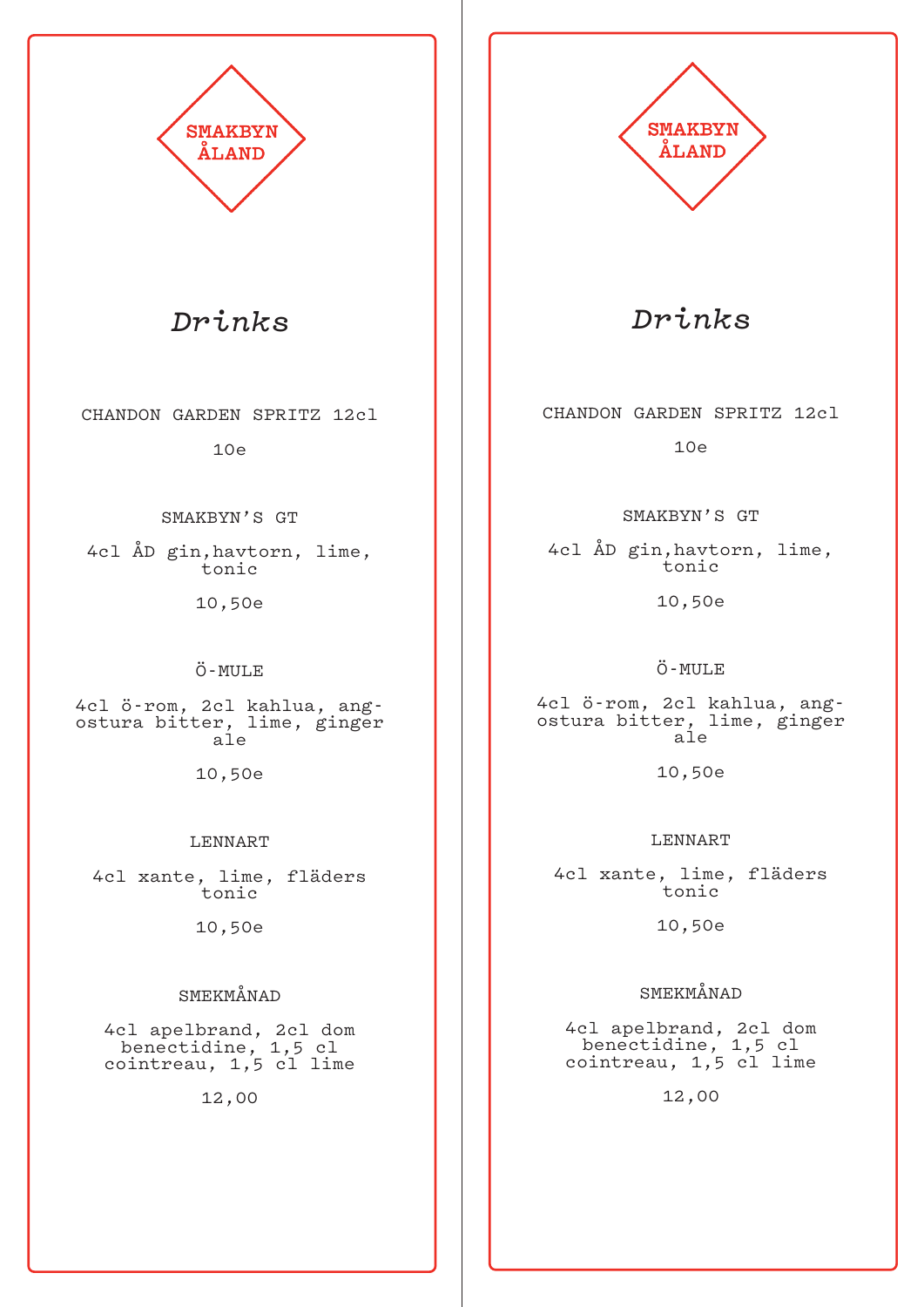## *Sparkling*

12cl/bottle

PERELADA CAVA BRUT RESERVA CAVA, Spain

9e/42e

PROSECCO PIZZOLATO EXTRA DRY VILLORBA, Italy

9e/42e

BOLLINGER SPECIAL CUVEE PINOT NOIR, CHARDONNAY, PINOT MEUNIER CHAMPAGNE, France

116e

### *Rosé*

16cl/bottle

ANABEL DE CHÂTEAU PUYBARBE ROSE, BORDEAUX, France

11e/44e

## *White wines*

16cl/bottle

BJÖRKLUND GRÜNER VELTLINER Austria

10e/40e

GUISEPE CAMPAGNOLA PINOT GRIGIO, ORGANIC VENETO, Italy

10e/40e

TOMMASI LUGANA LE FORNACI LUGANA, Italy

11e/44e

MARIETA ALBARINO RIAX BAIXAS, Spain

12e/45e

PRINZ VON HESSEN JOHANNISBERGER RIESLING TROCKEN RHEINGAU, Germany

13e/52e

ESPORÃO RESERVA BRANCO ANTÃO VAZ, ARINTO, ROUPEIRO DOC ALENTEJO, Portugal

13e/54e

CHEMIN DES PRIÈRES MUSCADET LOIRE, France

15e/60e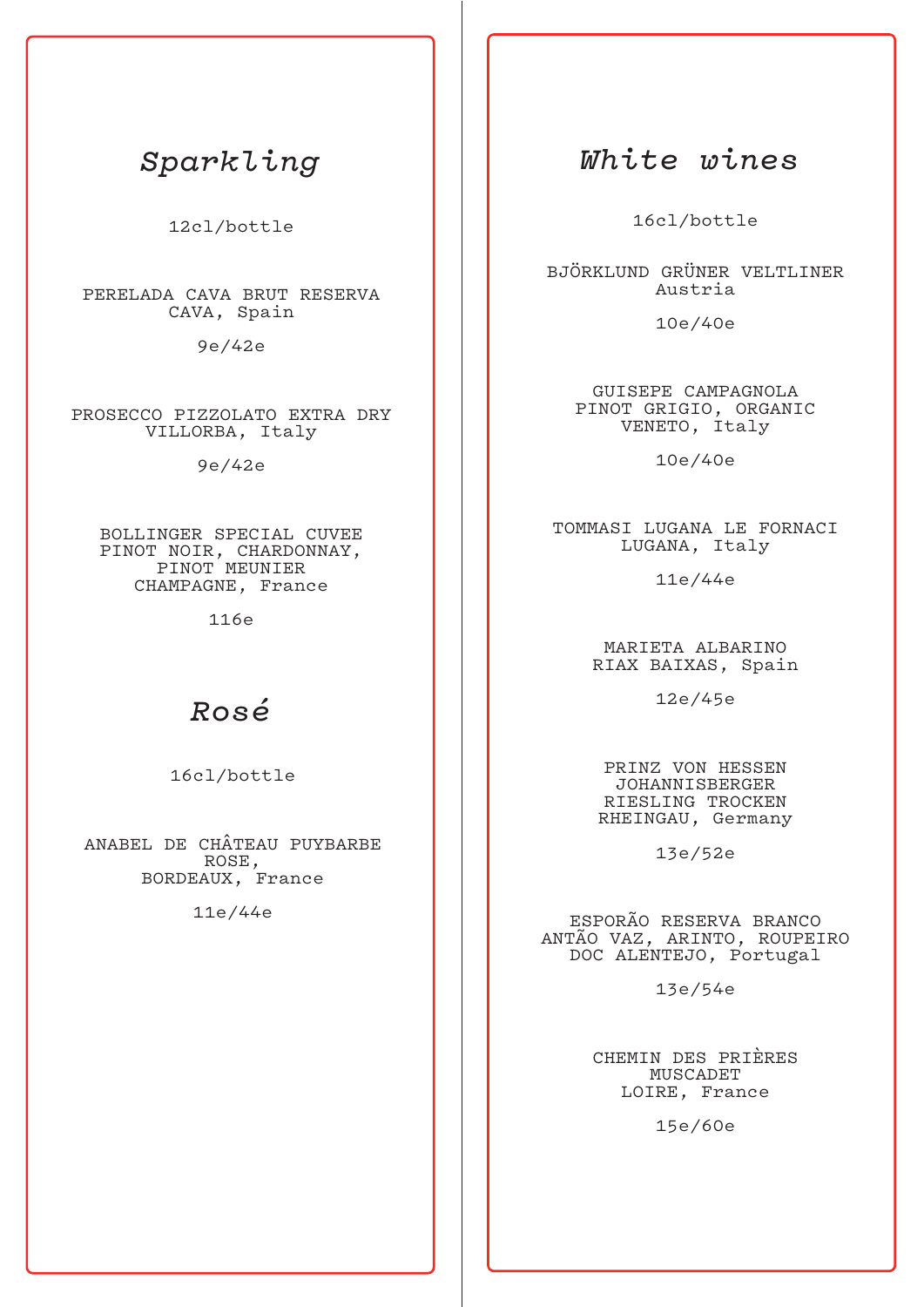### *Red wines*

16cl/bottle

BJÖRKLUND TINTO RESERVA ALFROCHEIRO, ARAGONEZ, TRINCADEIRA, Portugal

10e/40e

MESTA TEMPRANILLO, CASTILLE, Spain

10e/39e

COTE DU RHONE, PIERRE-HENRI MOREL GRENACHE, SYRAH RHONE VALLEY, France

13e/54e

ZENATO RIPASSA VALPOLICELLA SUPERIORE VALPOLICELLA RIPASSO, Italy

15e/64e

RIOJA COTO DE IMAZ RESERVA TEMPRANILLO RIOJA ALAVESA, Spain

14e/59e

LES NATURES PINOT NOIR JEAN-BAPTISTE ADAM, ALSACE, France

15e/62e

MALBEC TROISIÈME TERRASSE CAHORS, France

16,50e/75e

### *Beer*

Bottles 0,33l

STALLHAGEN Original

7e

STALLHAGEN Honungsöl

7e

STALLHAGEN Delikat

7e

STALLHAGEN Pale Ale

7e

STALLHAGEN US Red Ale

7e

STALLHAGEN IPA

7e

STALLHAGEN Baltic Porter

7,50e

Draft Beer 0,4l

KARHU 4,6%

7e

BROOKLYN SUMMER ALE 5%

8,50e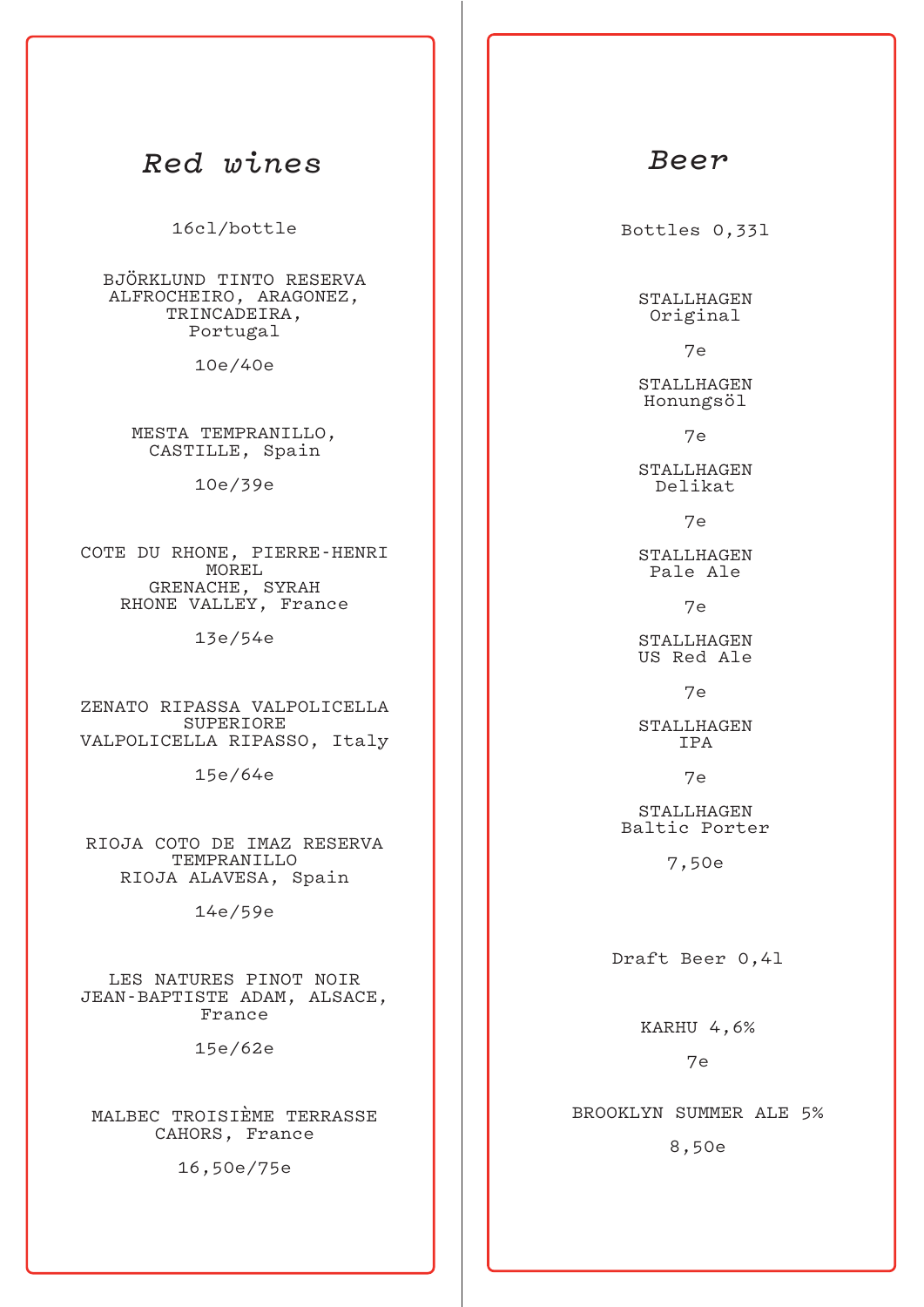# *Long drink & cider*

 Åland Distillery LONG DRINK 0,2751 Blood Orange and Basil

7e

 Åland Distillery LONG DRINK 0,275l Rose Gin, Strawberry and Lime

7e

SOMERSBY APPLE CIDER

7,50e

SOMERSBY PEAR CIDER

7,50e

CROWMOOR APPLE CIDER Extra Dry

7,50e

## *Alcohol Free*

AMALIAS LIMONAD ÅLAND

- Hallon

- Jordgubb

- Citron

- Rabarber Fläder

4,50e

GRANNAS ÄPPELMUST Åland

3e

COCA COLA

3e

COLA ZERO

3e

ALCOHOL FREE WHITE WINE 16cl

 $16e$ 

ALCOHOL FREE RED WINE 16cl

6e

ALCOHOL FREE SPARKLING WINE 12cl

9e

ALCOHOL FREE BEER

4,50

ALCOHOL FREE CIDER

4,50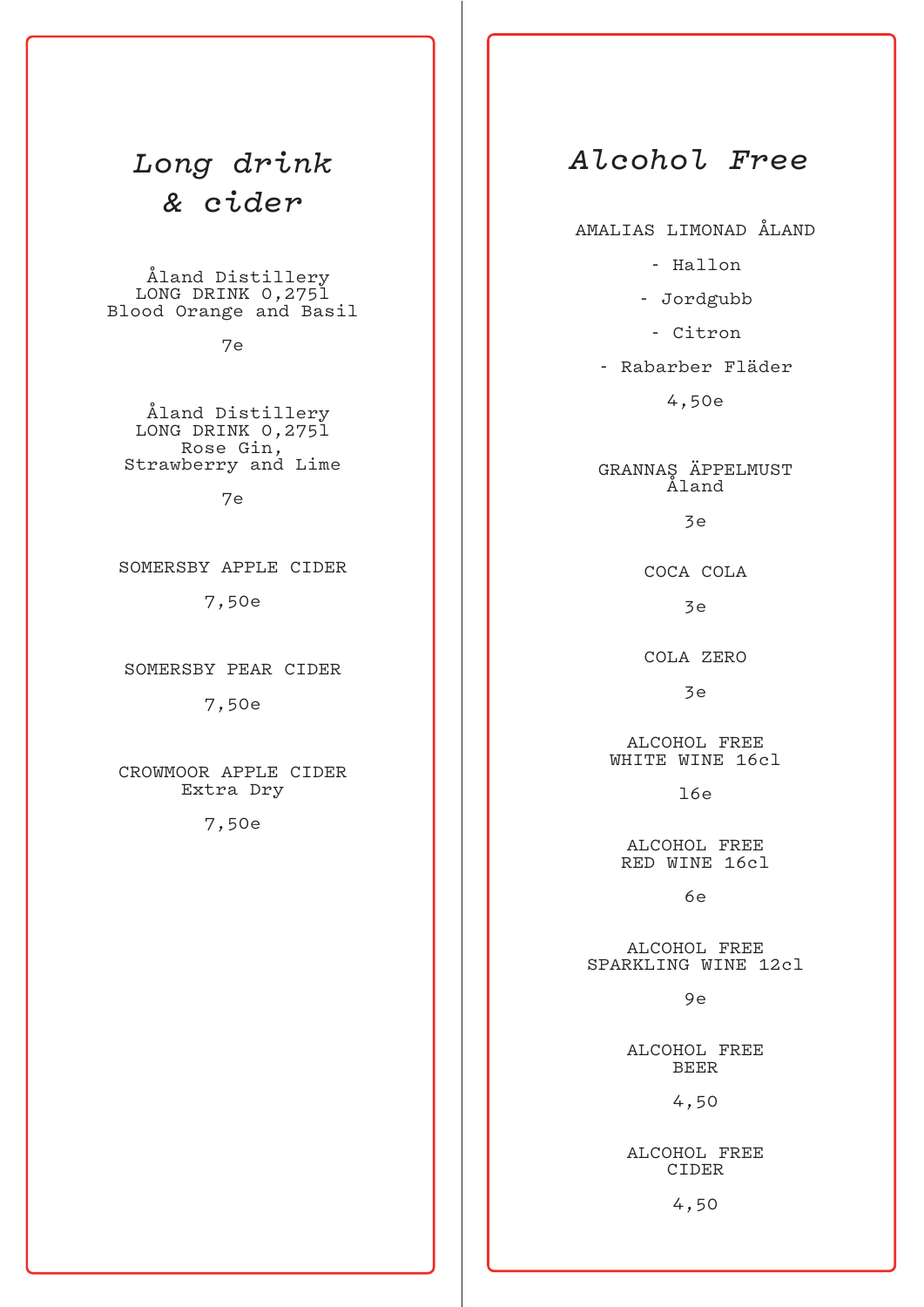## *Spirits*

SMAKBYN'S BRÄNNERI ÅLAND Smakbyn's egna likörer 4cl

- Appleaud (äpple)
- Päråla (päron)
- Röd Granit (körsbär)

6e

ÅL-MEISTER BONGO 4cl Smakbyn's egen bitter

8e

Ö-ROM 4cl

Lagrad rom från Smakbyn's bränneri

8e

APELBRAND 4cl Formerly known as Ålvados

10e

## *Cognac*

MARTELL VS 4cl

### 7e

REMY MARTIN VSOP 4cl

12e

HENNESSY X.O 4cl

15e

# *Whiskey*

Scotch Single Malt Whiskey HIGHLAND PAR 18Y 4cl 16e GLENFIDDICH 18Y 4cl 17e Ardbeg Uigeadail 4cl 15e

Canadian Blended Whiskey SEAGRAM'S VO 4cl  $6e$ 

> Irish Whiskey JAMESON 4cl 6e

Other JALOVINA 4cl

6e